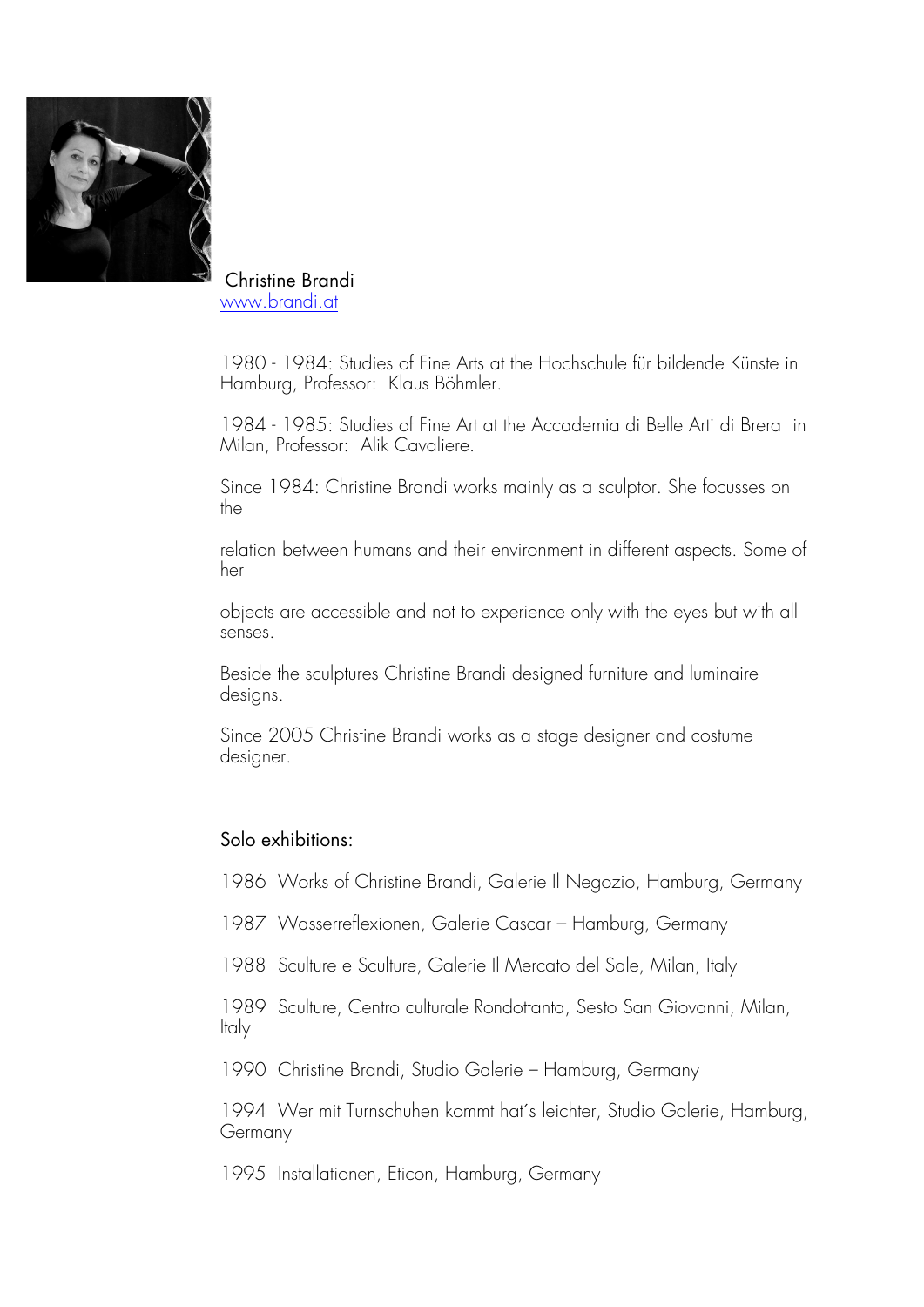1998 Vivace Intervento, Galerie Studio Casoli, Milan, Italy

2002 ! HUMAN ? , Galerie Derbylius , Milan, Italy

2005 Zwischendurch, Ausstellung im Rahmenprogramm der Volksschauspiele, Innsbruck, Austria

## Group exhibitions:

- 1981 5 Artists, Galerie Koppel, Hamburg, Germany
- 1987 Progetto AMA, Museo Santa Barbara, Calabria, Italy
- 1989 Premio Saatchi & Saatchi, Palazzo delle Stelline, Milan, Italy
- 1989 Artisti Contemporanie, Teatro Arsenale, Milan, Italy
- 1989 Pensare per immagini, Villa Borzino, Busalla, Italy
- 1990 Bilder und Skulpturen, Galerie Zeitkunst, Kitzbühel, Austria
- 1990 Movimento, Galerie Unimedia, Genova, Italy
- 1990 Artisti di Milano, Galerie Milano Milan, Italy
- 1990 Aus der Nähe, aus der Ferne, Galerie Zeitkunst, Kitzbühel, Austria
- 1990 Early Birds, Studiogalerie, Hamburg, Germany
- 1990 Logos, Palazzo dAdda, Varallo, Italy
- 1990 Casa, dolce casa, Galerie Unimedia, Genova, Italy
- 1992 Libri di Artisti, Galerie Unimedia, Genova, Italy
- 1993 12 modi di dire scultura, Società Umanitaria, Milan, Italy

1993 12 Artists from Austria in Turkey, MSÜ Istanbul Resim ve Heykel Müzesi, Istanbul, Turkey

1995 Presenze artisti stranieri oggi in Italia, Perugia, Italy

1997 Il piacere del cambiamento. La metamorfosi è possibile, Bormio, Italy

1998 Achille Bonito Oliva, Dis identico maschile femminile e oltre, Palermo, Neapel, Italy

1999 Fiera Internationale d´Arte Contemporanea, Bologna, Italy

1999 Babel, Fiera d´Arte Contemporanea 99, Milan, Italy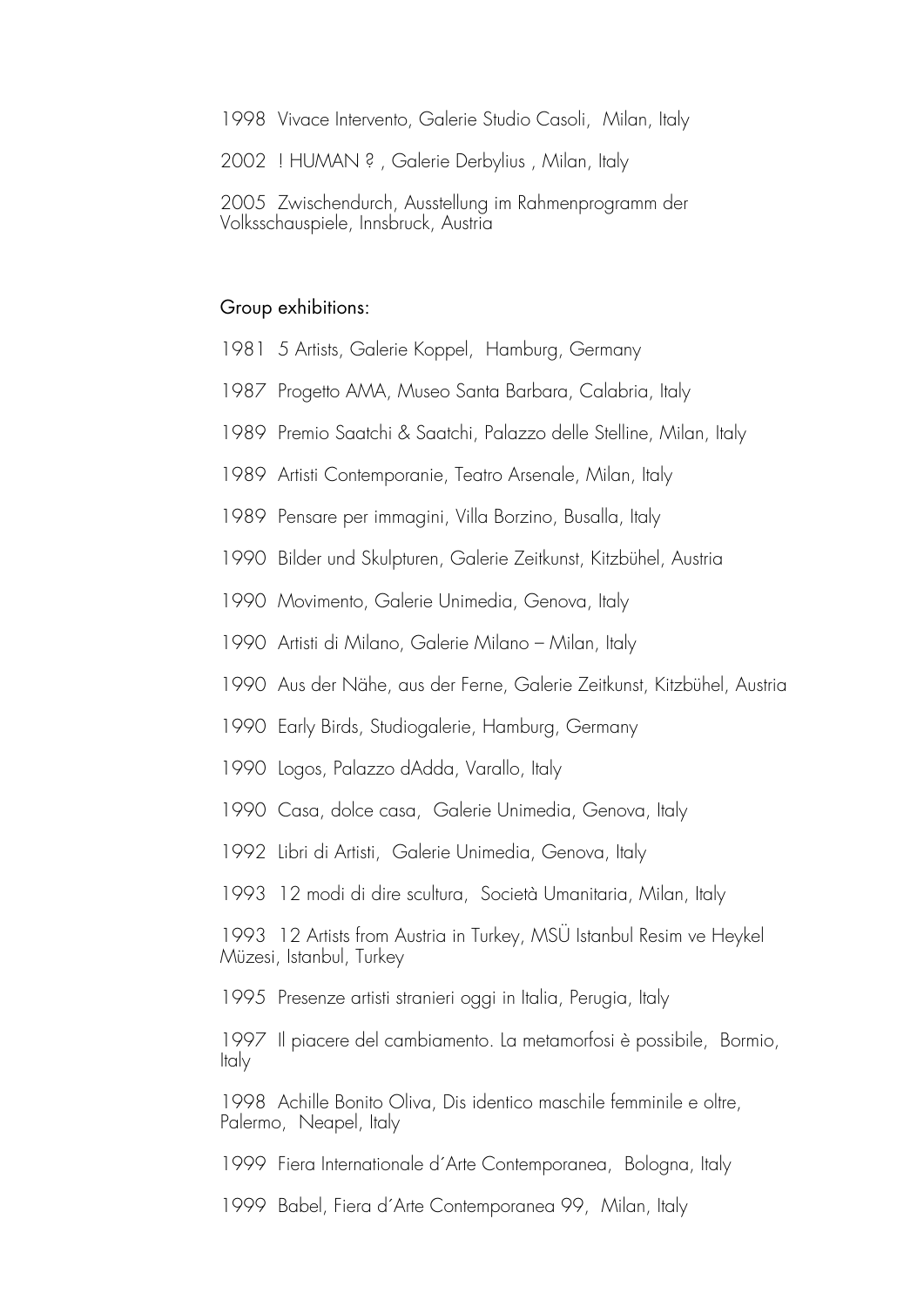- 2000 Fiera d´Arte Contemporanea, Milan, Italy
- 2000 Reflexion 2000 Museum Trotte Arlesheim, Basel, Swizzerland

2003 Präsenz, Art Acquisitions of the county of Tyrol 2001, Schloss Landeck, Austria

- 2007 Prendi l´arte e mettila da parte, Galerie Unimedia, Genova, Italy
- 2014 Handwerk und Design, Haus 41, Innsbruck, Austria
- 2015 Designküche, Styleconception, Innsbruck, Austria
- 2015 Handwerk und Design, Haus 41, Innsbruck, Austria

## Theatre, Stage and Costume Design

- 2005 Restroom, Vorarlberger Landestheater, Bregenz, Austria
- 2005 Der Kontrabass, Vorarlberger Landestheater, Bregenz, Austria
- 2006 Die Kassette, Vorarlberger Landestheater, Bregenz, Austria
- 2006 Die Ziege, Vorarlberger Landestheater, Bregenz, Austria
- 2007 Ella, Tiroler Volksschauspiele, Telfs, Austria
- 2008 Kaltes Land, Vorarlberger Landestheater, Bregenz, Austria
- 2008 Traum im Herbst, Vorarlberger Landestheater, Bregenz, Austria

2008 Spengler oder Stiefel muss sterben, Vorarlberger Landestheater, Bregenz, Austria

- 2008 Fenn das Dorf, Tiroler Volksschauspiele, Telfs, Austria
- 2009 Das Fest, Landestheater Innsbruck, Austria

2009 Alpenkönig und Menschenfeind, Tiroler Volksschauspiele, Telfs, Austria

- 2010 Liebe und Magie in Mama´s Küche, Landestheater Innsbruck, Austria
- 2011 Othello, Landestheater Innsbruck, Austria
- 2011 Nachtmutter, Die Bäckerei, Innsbruck, Austria
- 2012 Du bist meine Mutter, Treibhaus, Innsbruck, Austria
- 2013 Verrücktes Blut, Tiroler Volksschauspiele, Telfs, Austria